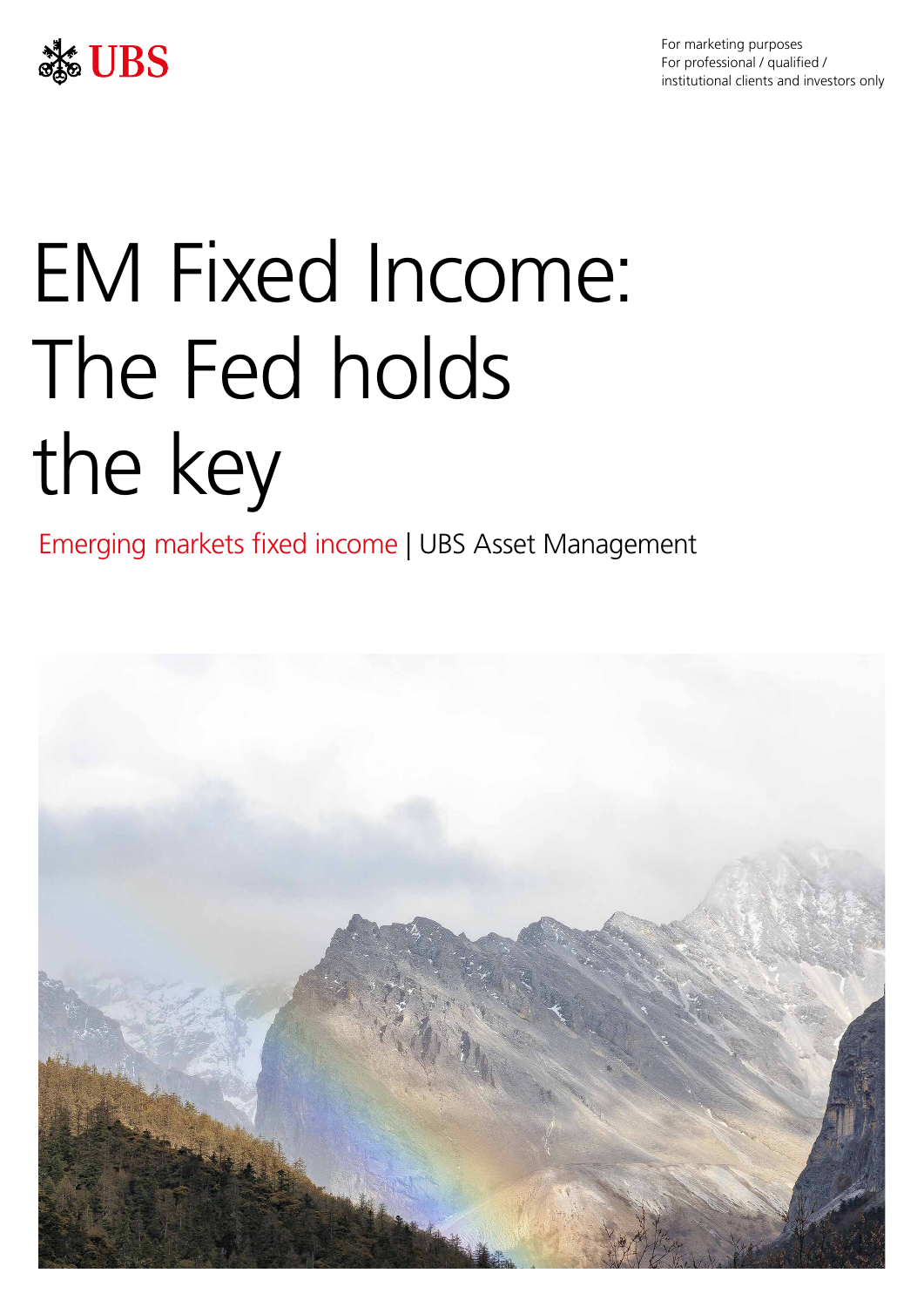# A little sunshine after the storm

- Emerging economies (EM) are struggling to recover from the pandemic and are lagging the recovery of developed markets (DM). Most of EM will be in recession in 2020.
- Emerging markets fixed income (EM FI) has reacted positively to the global policy response and is following global factors.
- The lack of inflationary pressures has allowed EM central banks to ease monetary policy. We expect rates to come down more and yield curves to steepen.
- Even after the rally in Q2, valuations remain attractive. If global risk appetite remains elevated, EM FI could rally further in Q3.

EM FI returns staged a fierce comeback during Q2 2020 after the plunge in Q1, reflecting the impact of aggressive global monetary easing. In fact, the policy response by major central banks and governments around the world (predominantly by the US Fed and Treasury) was unprecedented and provided a strong signal of their commitment to reduce tail risks in financial markets.

Sovereign (corporate) credit spreads as measured by the EMBIGD (CEMBID ) tightened 152bps (121bps) in Q2 to 474bps (426bps) generating an outsized 12.37% (11.45%) spread return. However, such returns were not enough to make up for the large negative returns in sovereign (-21.57%) and corporate (-15.78%) spreads in Q1. US Treasury (UST) yields remained extremely stable during Q2, and their contribution to total credit returns was minimal.

Local yields (as measured by the GBIEMGD ) tightened by an impressive 85bps to 4.51%, generating a return of 5.90% in Q2. Emerging market currencies rallied 3.92% against the USD in Q2, after the 14.30% selloff in Q1. In all, the local index returned 9.82% in Q2 from -15.20% in Q1.

## **2Q 2020 returns**

| US dollar<br>debt                    | Total<br>return | Spread<br>return | US treasury<br>return |  |
|--------------------------------------|-----------------|------------------|-----------------------|--|
| JP Morgan EMBI<br>Global Diversified | 12.26%          | 12.37%           | $-0.10\%$             |  |
| JP Morgan CEMBI<br>Diversified       | 11.47%          | 11.45%           | 0.02%                 |  |

| Local currency<br>debt                 | Total<br>return | Currency<br>return | Local debt<br>return |
|----------------------------------------|-----------------|--------------------|----------------------|
| JP Morgan GBI-EM<br>Global Diversified | 9.82%           | 3.92%              | 5.67%                |
| JP Morgan ELMI+                        | 3.42%           | 2.52%              | 0.88%                |

JPM = JP Morgan.

EMBI = Emerging Markets Bond Index.

CEMBI = Corporate Emerging Markets Bond Index.

GBI-EM = Government Bond Index – Emerging Markets.

ELMI = Emerging Local Markets Index.

Source: Data as of June 30, 2020. Bloomberg Finance.

- \* The tables show total returns of US dollar and local currency debt plus their return components, as explained below:
- US dollar debt return components: Spread return results from the yield difference between emerging markets debt and US treasuries and from spread movements. US treasury return results from US treasury yield movements.
- Local currency debt return components: Local debt return results from yield movements and coupons of the underlying bonds in local currency. Currency return results from exchange rate movements.
- 1 Emerging Markets Bond Index Global Diversified
- 2 Corporate Emerging Markets Bond Index Diversified
- 3 Global Bond Index Emerging Markets Global Diversified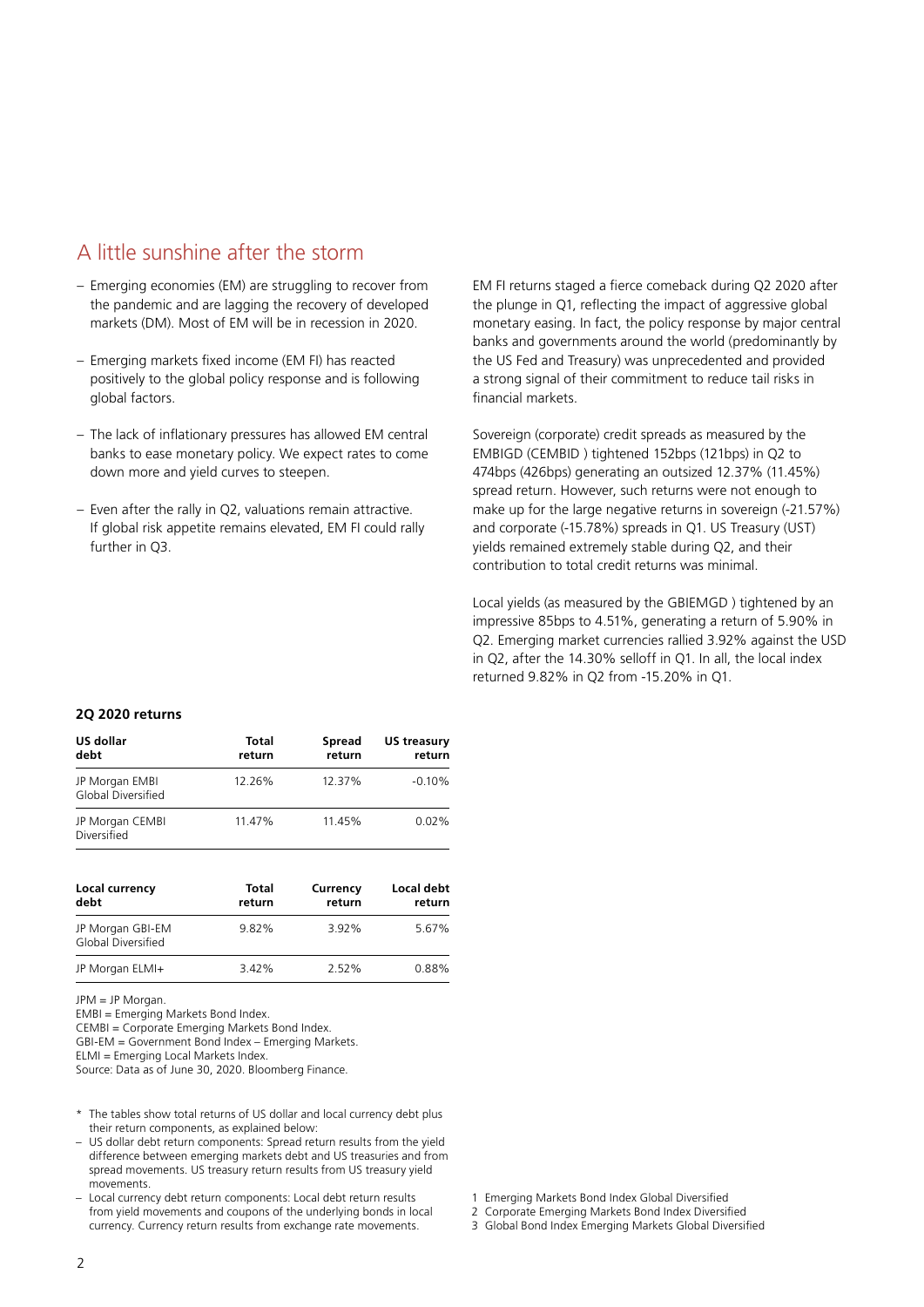# A V-shape recovery in asset prices in Q2

The array of financial support programs announced and implemented around the world were successful in avoiding a further deterioration in expectations as well as containing tail risks in financial markets. None of the programs announced by developed central banks included direct purchases of EM assets, but the positive impact of those programs on confidence and risk appetite had a very beneficial impact on EM asset prices. This is because after the COVID-19 shock, EM asset prices have been closely reacting to global factors – including equity and credit markets, volatility, rates, currencies and commodities – rather than to idiosyncratic factors (with the notable exception of EM rates).

Equity markets, particularly in the US, staged one of the most pronounced quarterly rallies in recent memory, which together with lower volatility and stable UST yields set the stage for a benign risk-taking environment in EM.

The Fed announcement of a program directed at buying short duration US investment grade (IG) bond funds – designed to stabilize financing costs for the corporate sector – added to the perceived value in credit, including in EM. EM IG names benefitted the most as IG funds usually allocate to EM IG names to lock in higher spreads.

The US dollar index (DXY), which had remained strong (appreciated) after the COVID-19 shock, started depreciating in mid-May, helping EM currencies to outperform in the process. Historically, EM currencies have failed to rally absent strong risk appetite and a weaker DXY. EM rates were the only asset class that rallied mostly on EM driven fundamentals, although stability in UST yields provided the required support. EM central banks have been implementing their own version of quantitative easing (QE) and have continued to cut rates to record lows in many cases.

Such expansionary monetary policy was justified by the significant output gaps generated by the pandemic (most emerging economies will be in recession in 2020), the absence of inflationary pressures and the evident lack of depreciationto-inflation pass-through.



**EM FI quarterly returns – strong Q2 across most segments**

Source: JP Morgan, UBS Asset Management. As of June 30, 2020.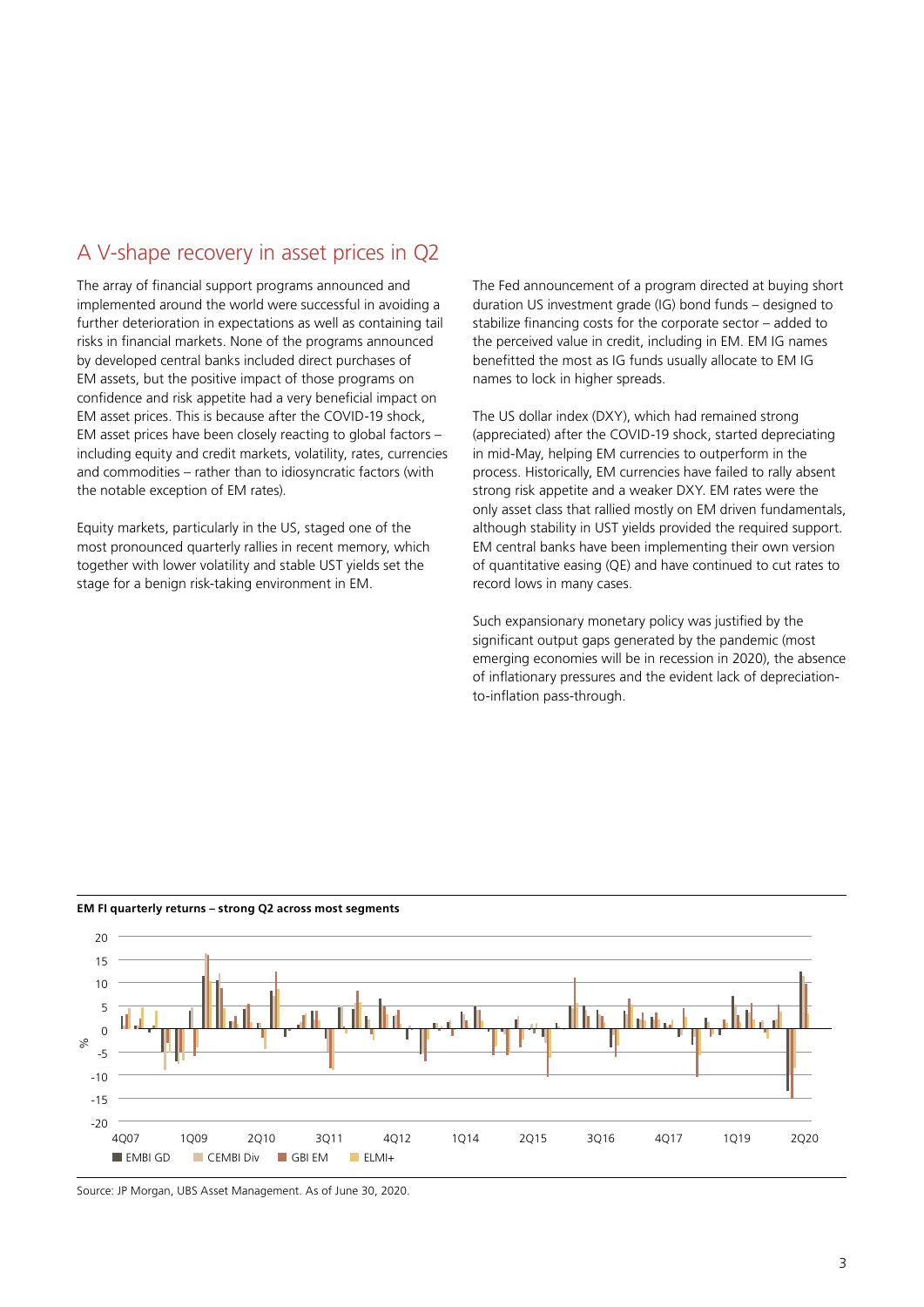## Oil prices: Inventory overhang

Oil markets have rebounded dramatically following the price war in the middle of the pandemic in March-April this year. On 20th April, the May WTI future contract closed at -\$36.7 a barrel exposing significant imbalances and storage capacity constraints in oil markets. The excess supply of crude oil in April alone reached 18.6mbdp, the largest imbalance on record, raising questions on whether the existing physical storage capacity was enough to absorb such a large shock. The collapse in oil prices led to an unprecedented 13.4 mbpd reduction in oil supply in May. OPEC+ (OPEC + Russia) cut 7.3 mbpd (vs. a 9.7mbd agreed quota) while non-OPEC+ countries cut an additional 6.1mbpd (US production alone declined 2.1mbpd). These production cuts, together with increased demand from newly open economies, restored balance in the oil markets in late May. As a result, oil prices recovered to \$35-40 a barrel.

Still, a shock of this magnitude left a wound in oil markets that will take a long time to heal. The inventory overhang remains significant and will likely take at least until end-2021 to return to pre-pandemic levels. This estimate can be considered optimistic as it does not account for additional pandemic waves and assumes that OPEC+ countries will continue to curb oil production throughout this period. Overall, the oil supply and demand outlook remains highly uncertain, with the inventory overhang and production increases from non-OPEC countries likely to cap the recovery of oil prices in the short to medium term. As such, it is unlikely that oil prices will rise significantly, while episodes of sharp price drops cannot be discarded. *(Thiago Carlos)*



**Oil supply and demand vs year end 2019 (mbpd)**

Source: Goldman Sachs, UBS Asset Management. As of June 30, 2020.



Source: EIA, Macrobond. Note: Dotted lines represent EIA forecasts.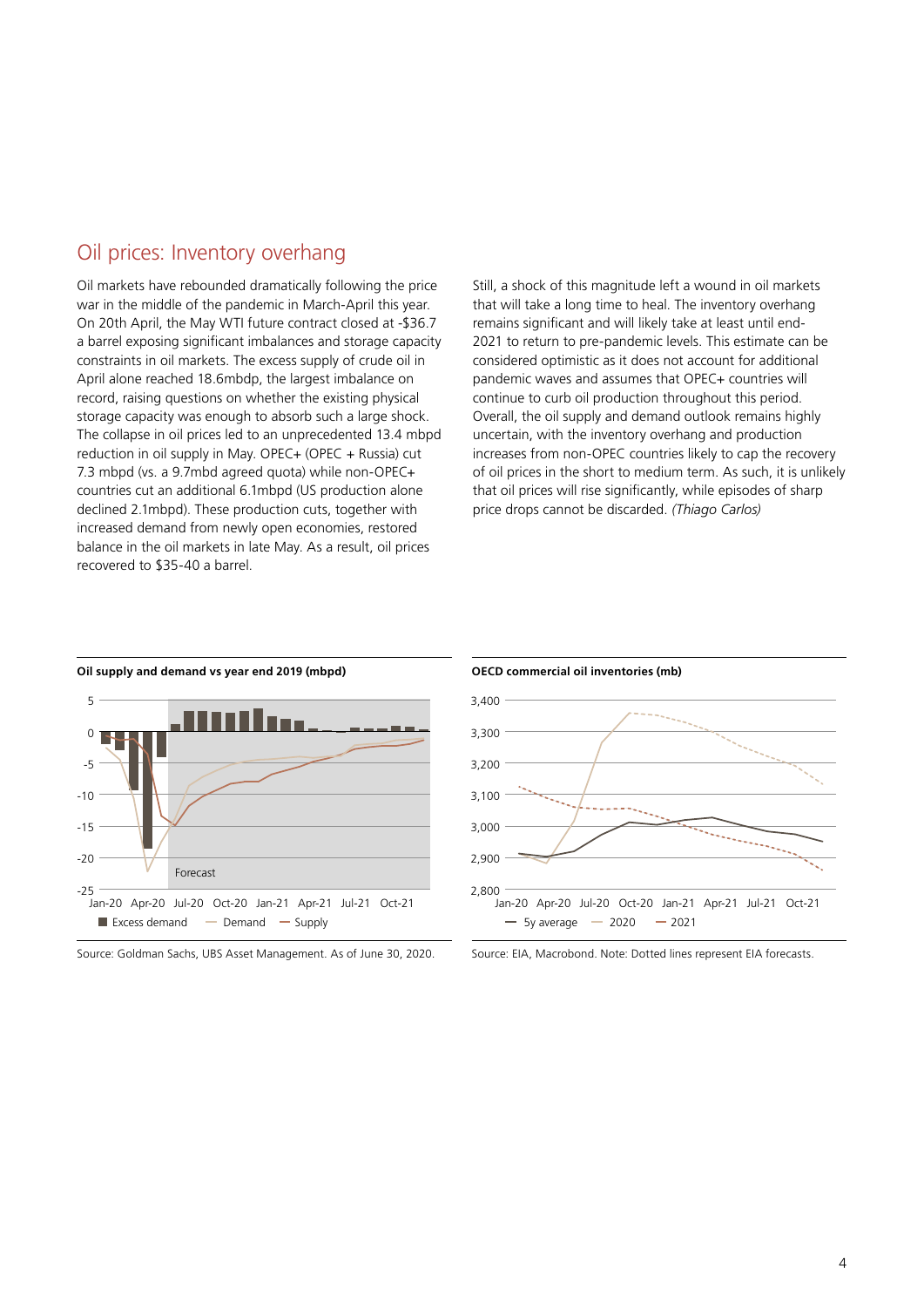## Small inflows in Q2 2020

EM FI attracted USD 4.7 billion in new investments in Q2, after a record USD 29.8 billion outflows in Q1. Sovereign and corporate credit saw inflows of USD 10.7 billion in Q2 from USD 17.9 billion outflow in Q1, while local EM (currency and rates) had an outflow of USD 6.0 billion in Q2 from a USD 10.8 billion outflow in Q14.

Debt issuance recovered strongly in Q2, particularly by IG credits. Sovereign and corporate issuance in Q2 2020 reached USD 100.4 billion and USD 121.5 billion (mostly from China), respectively, a strong recovery from Q1. Amortization and coupon payments reached USD 84.7 billion for corporates and USD 47.6 billion for sovereigns.

## Global markets are walking on sunshine

It has rarely been the case that asset prices and economic / earnings fundamentals diverge to such an extreme as is the case today. On the economic front, the world economy will be in recession in 2020 and the recovery is unlikely to be V-shaped. Earnings projections on the other hand, are hard to predict. The only certainty is how uncertain the path of the expected upcoming recovery is.

The latest global growth projections by the International Monetary Fund (IMF) indicate that much. The IMF projects that global growth will be -4.9% in 2020 (1.9% below their already bearish projection in April), and expects a shallower 5.4% recovery in 2021. This growth path will leave the level of end-2021 world GDP 6.5% below the IMF projections of February 2020. The US is expected to contract 8% in 2020 and to recover 4.5% in 2021. That is hardly a V-shaped recovery as simple arithmetic indicates that growth would have to be at least 12% in 2021 to be at the same level as pre COVID-19 projections by the end of that year. The same goes for developed Europe and Asia.

The path for emerging economies looks more varied. On the most optimistic extreme, China is expected to show growth in 2020 in this updated projection, and to recover strongly (8.2%) in 2021. Even with this optimistic growth path, China's GDP level will still be around 3% below pre COVID19 projections by year end 2021. On the most pessimistic extreme, Brazil, Mexico and South Africa could see their GDP levels, 10% below pre COVID19 projections by year end 2021.

## **IMF WEO real GDP growth Projections (%)**

|                                                | 2018 | 2019   | 2020F   | 2021F |
|------------------------------------------------|------|--------|---------|-------|
| <b>World output</b>                            | 3.6  | 2.9    | $-4.9$  | 5.4   |
| <b>Advanced economies</b>                      | 2.2  | 1.7    | $-8.0$  | 4.8   |
| <b>United States</b>                           | 2.9  | 2.3    | $-8.0$  | 4.5   |
| Euro area                                      | 1.9  | 1.3    | $-10.2$ | 6.0   |
| Germany                                        | 1.5  | 0.6    | $-7.8$  | 5.4   |
| France                                         | 1.8  | 1.5    | $-12.5$ | 7.3   |
| Italy                                          | 0.8  | 0.3    | $-12.8$ | 6.3   |
| Spain                                          | 2.4  | 2.0    | $-12.8$ | 6.3   |
| Japan                                          | 0.3  | 0.7    | $-5.8$  | 2.4   |
| United Kingdom                                 | 1.3  | 1.4    | $-10.2$ | 6.3   |
| Canada                                         | 2.0  | 1.7    | $-8.4$  | 4.9   |
| Other advanced economies                       | 2.7  | 1.7    | $-4.8$  | 4.2   |
| <b>Emerging Mkt &amp; Developing Economies</b> | 4.5  | 3.7    | $-3.0$  | 5.9   |
| Emerging and Developing Asia                   | 6.3  | 5.5    | $-0.8$  | 7.4   |
| China                                          | 6.7  | 6.1    | 1.0     | 8.2   |
| India                                          | 6.1  | 4.2    | $-4.5$  | 6.0   |
| ASEAN-5                                        | 5.3  | 4.9    | $-2.0$  | 6.2   |
| Emerging and Developing Europe                 | 3.2  | 2.1    | $-5.8$  | 4.3   |
| Russia                                         | 2.5  | 1.3    | $-6.6$  | 4.1   |
| Latin America and the Caribbean                | 1.1  | 0.1    | $-9.4$  | 3.7   |
| Brazil                                         | 1.3  | 1.1    | $-9.1$  | 3.6   |
| Mexico                                         | 2.2  | $-0.3$ | $-10.5$ | 3.3   |
| Middle East and Central Asia                   | 1.8  | 1.0    | $-4.7$  | 3.3   |
| Saudi Arabia                                   | 2.4  | 0.3    | $-6.8$  | 3.1   |
| Sub-Saharan Africa                             | 3.2  | 3.1    | $-3.2$  | 3.4   |
| Nigeria                                        | 1.9  | 2.2    | $-5.4$  | 2.6   |
| South Africa                                   | 0.8  | 0.2    | $-8.0$  | 3.5   |
| Low-Income Developing Countries                | 5.1  | 5.2    | $-1.0$  | 5.2   |

4 Flows data as of June 30, 2020

**Small inflows in 2Q (USD billion)**



Source: JP Morgan, UBS Asset Management. As of June 30, 2020

Source: IMF WEO June Update. UBS Asset Management. As of June 30 2020.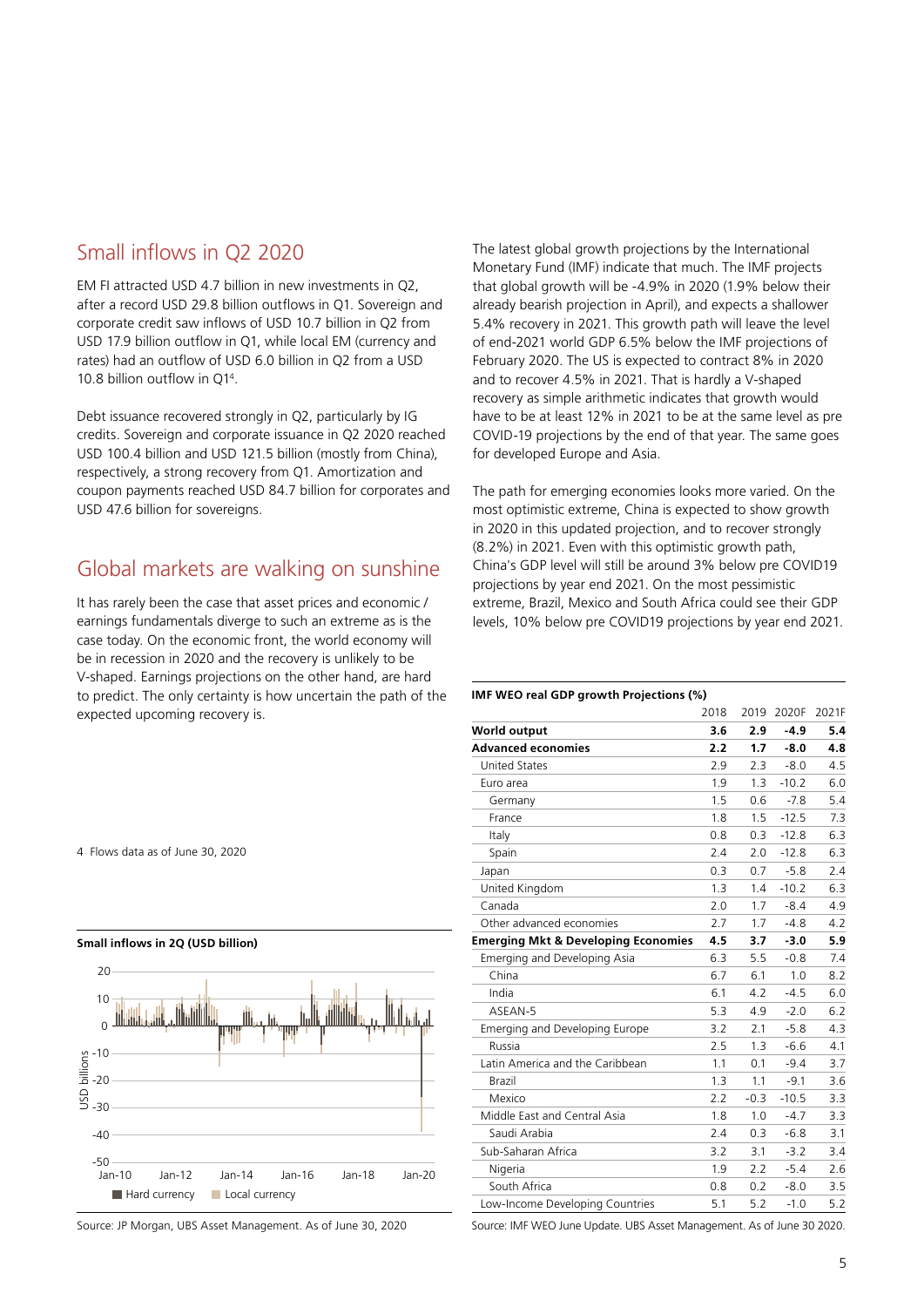# Bubble makers or visionary policy makers?

There are at least three reasons why asset prices have reacted so positively after the pandemic erupted in Q1. First, the policy response by developed central banks and governments was unprecedented, in that it all but eliminated tail risks from financial markets, while assuring them that there were entire asset classes that were likely to perform well given the provided support. Second, markets looked through the first wave of the pandemic and found comfort in unproven optimistic pandemic paths. Third, markets chose to believe in the most favorable of outcomes for the vaccine against COVID-19.

The US undoubtedly benefits from the fact that the USD is a reserve currency around the world. Otherwise it would be difficult to explain how with money supply growing at 20-40% the USD continues to be on the stronger side. It is obvious that markets are looking at the relative stance of the US economy vis-à-vis other developed countries and deciding that it is still the best in such a lackluster group.

Markets have clearly noticed that the Fed and other DM and certain EM central banks will likely keep rates as low as possible for as long as possible. Markets have also internalized that further interventions in financial markets such as yield curve controls and even negative policy rates are often part of the tool kit nowadays. As long as this is the case, valuation will be artificially high and disconnected from fundamentals.

On the fiscal front, DM and EM countries that were already running high fiscal deficits are now running even higher fiscal deficits while accumulating higher debt loads. Whether fiscal restraint and high growth rates globally will materialize in coming years to contain the deterioration of public sector accounts, is again uncertain. There is, however another possible path and one that has been used often by emerging economies in the past: financial repression with higher inflation rates as a way to liquefy debts. Markets are assigning a very low probability to such a path.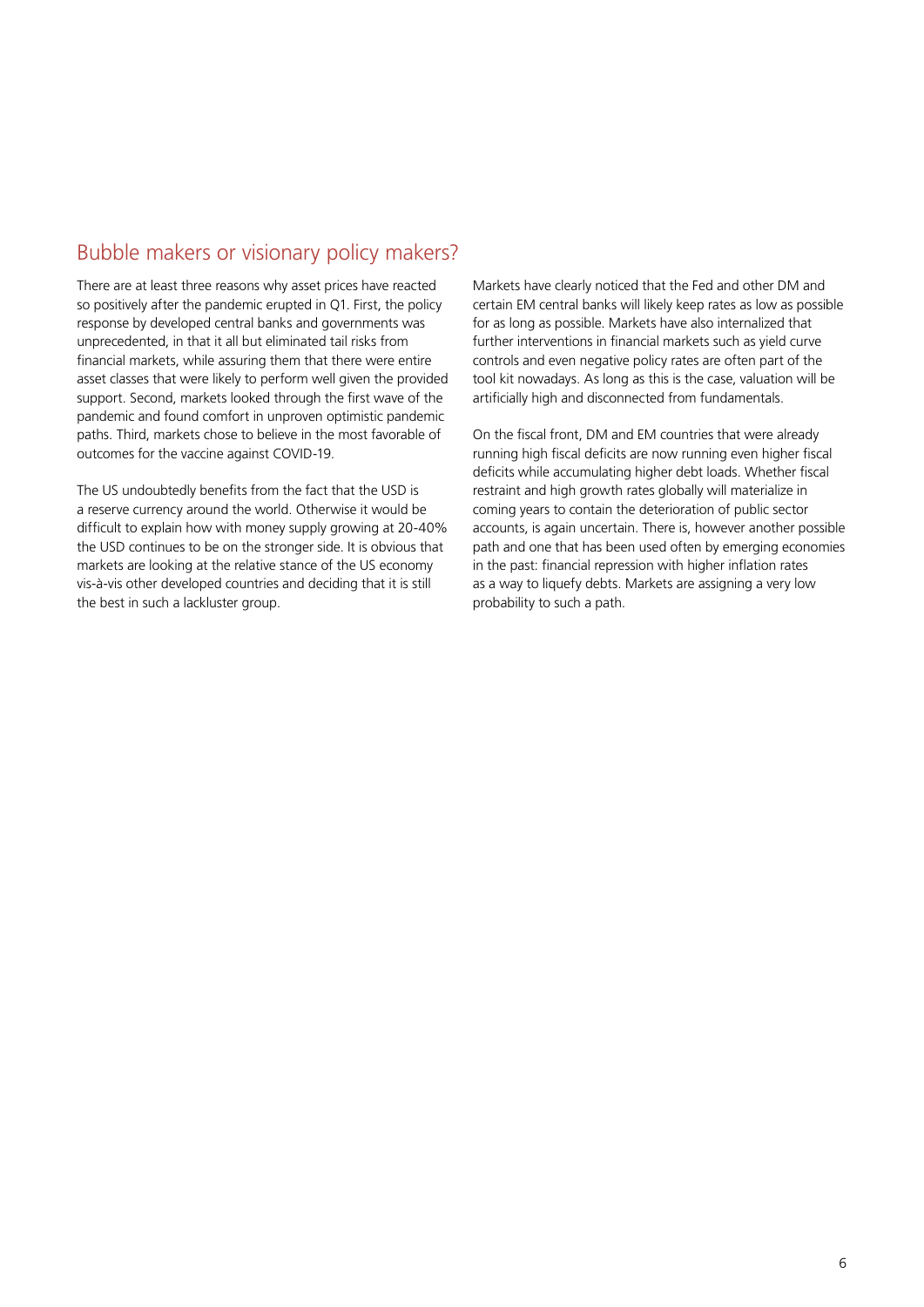## Debt standstill for low income countries

As it became evident in March that many low income countries (LICs) would face the global pandemic with significant funding gaps, multilateral organizations were quick to respond. The IMF provided grant-based debt relief to 29 of the IMF's poorest members and is responding to more than 100 countries' requests for emergency financial assistance. In April, the G20 agreed to temporarily suspend debt service payments on existing bilateral loans to 77 LICs that requested forbearance. As of today 39 countries signed MoUs with Paris Club creditors under the Debt Service Suspension Initiative (DSSI). With 40 among the 77 DSSI-eligible countries coming from Africa, China has been under spotlight as it is widely thought of as Africa's single largest creditor. However, as a non-Paris Club member, China has taken a bilateral approach in its negotiations with affected countries, including debt restructuring. For some countries heavily indebted to China, such as Angola, Pakistan and Zambia, China's participation in this initiative makes a significant difference. For many, additional negotiation with China may happen to extend debt relief or re-profile the debt beyond 2020. For example, China agreed to grant Angola a three-year moratorium on interest payments and installments on its \$21.7 billion debt.

There have been calls for private sector participation on comparable terms. Some proposals have been made earlier such as creating a special purpose vehicle to exchange commercial debt for new concessional paper backed by a multilateral bank, similar to the Brady bonds, but they have not yet gained traction. The Institute of International Finance, a US-based financial services association that has historically served the London Club – the commercial counterpart to the Paris Club – has suggested that the private sector participation be on a voluntary basis with a case-by-case approach. Similarly, the newly-formed Africa Private Creditor Working Group, composed of a group of 25 private creditors representing \$9 trillion in AUM, has rejected a "one-sizefits-all" solution, which may end up increasing the countries' cost of capital. So far, the commercial creditors' approach has disappointed those who advocate a stronger role. While the swift action by the official sector has created some breathing space for LICs, it is yet unclear whether there will be largescale debt forgiveness from China or a blanket standstill from the private sector. *(Yuni Kim)*



Source: World Bank, UBS Asset Management. As of June 30, 2020.



Source: Hom, Reinhart and Trebesch (2019). UBS Asset Management. As of June 30, 2020.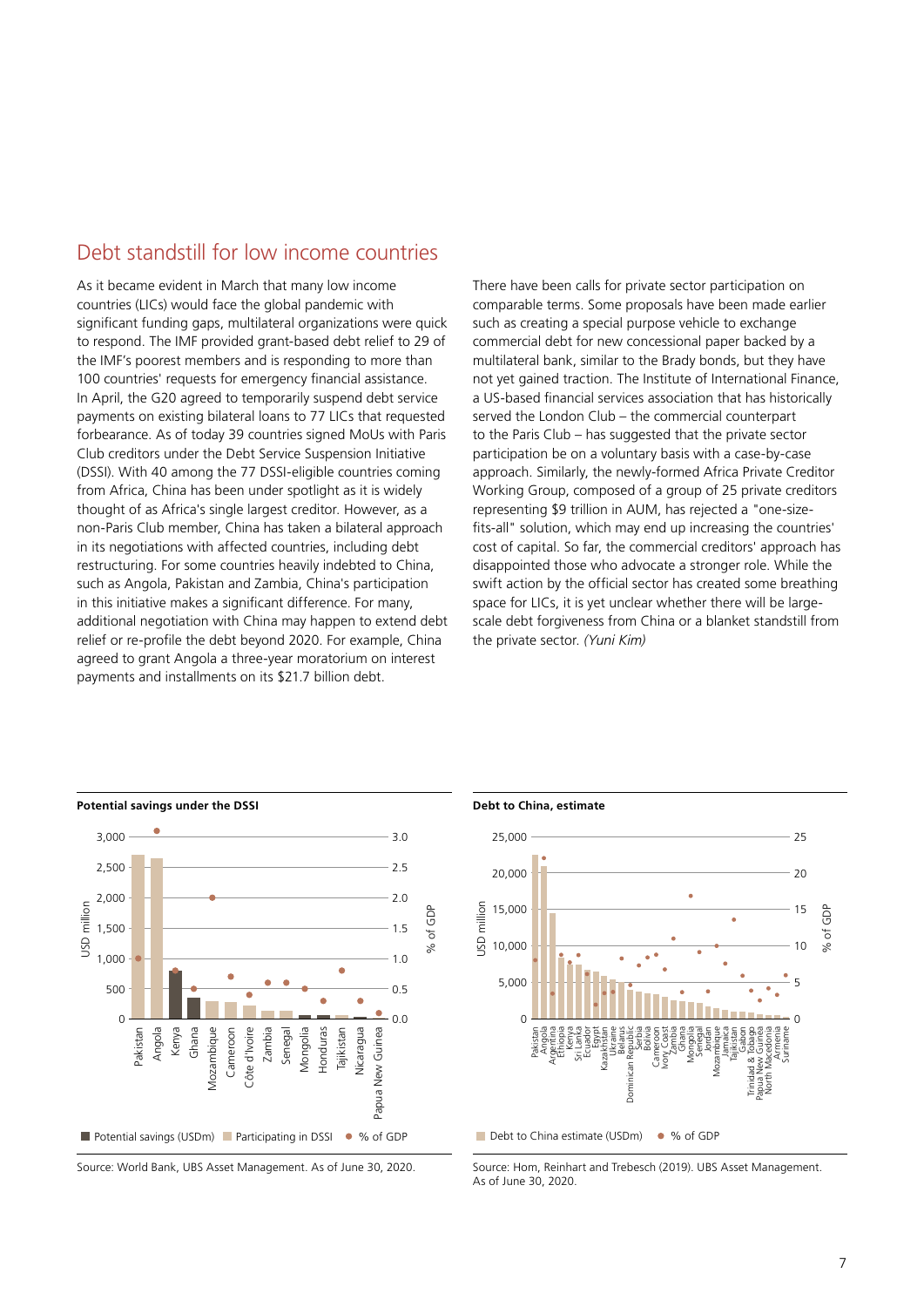Most investors and financial analysts have become experts on pandemics and vaccines, we haven't. We observe the dynamics of the ongoing new waves in several states in the US and the delayed peaks in several emerging countries and wonder whether the optimistic pandemic paths are warranted. Also, we understand that historically vaccines have taken years to test for effectiveness and safety, yet markets are betting on a vaccine as soon as year end.

The question then is what would happen with asset prices if a new wave appears and there is no vaccine available, say by Q1 2021? What if COVID-19 becomes a cyclical feature like the flu? Should markets expect ever increasing policy accommodation or would they finally allow asset prices to reflect fundamentals rather than government-sponsored financial support? EM FI is at the riskiest side of the spectrum and will amplify one path or another with sheer force.

## Value in EM? The Fed holds the key

Back in April we argued that although we were not in a position to pin down the exact inflection point, after which emerging asset prices will rally, we believed that emerging assets offered compelling value at those extreme cheap levels.

We also argued that long-horizon investors capable of withstanding high volatility could benefit from those cheap valuations and lock-in outsized returns. Q2 delivered very high returns indeed. The question now is whether we should expect a further rally after the recent recovery.

There is little argument against the assertion that at current spreads levels, credit still offers value and that EM currencies are fundamentally cheap. Even rates could rally another 50 bps in a calm environment, even if to new record lows.

As we argued above, EM asset prices are following global factors. If the Fed support increases as new shocks arise in Q3 –including but not limited to trade confrontations, election uncertainty, new pandemic waves, vaccine delays and so on-, EM FI can offer value. This is because EM FI will thrive in an environment where risk appetite is high and volatility low, something that Fed policies have achieved quite successfully.

Furthermore, EM FI will likely perform quite well in an environment where UST yields are stable and the DXY index depreciates in an orderly manner. *(Federico Kaune)*



**Google Transit Index: slow way back**

Source: Google, UBS Asset Management. As of June 27, 2020





Source: Our World in Data, UBS Asset Management. As of June 30, 2020.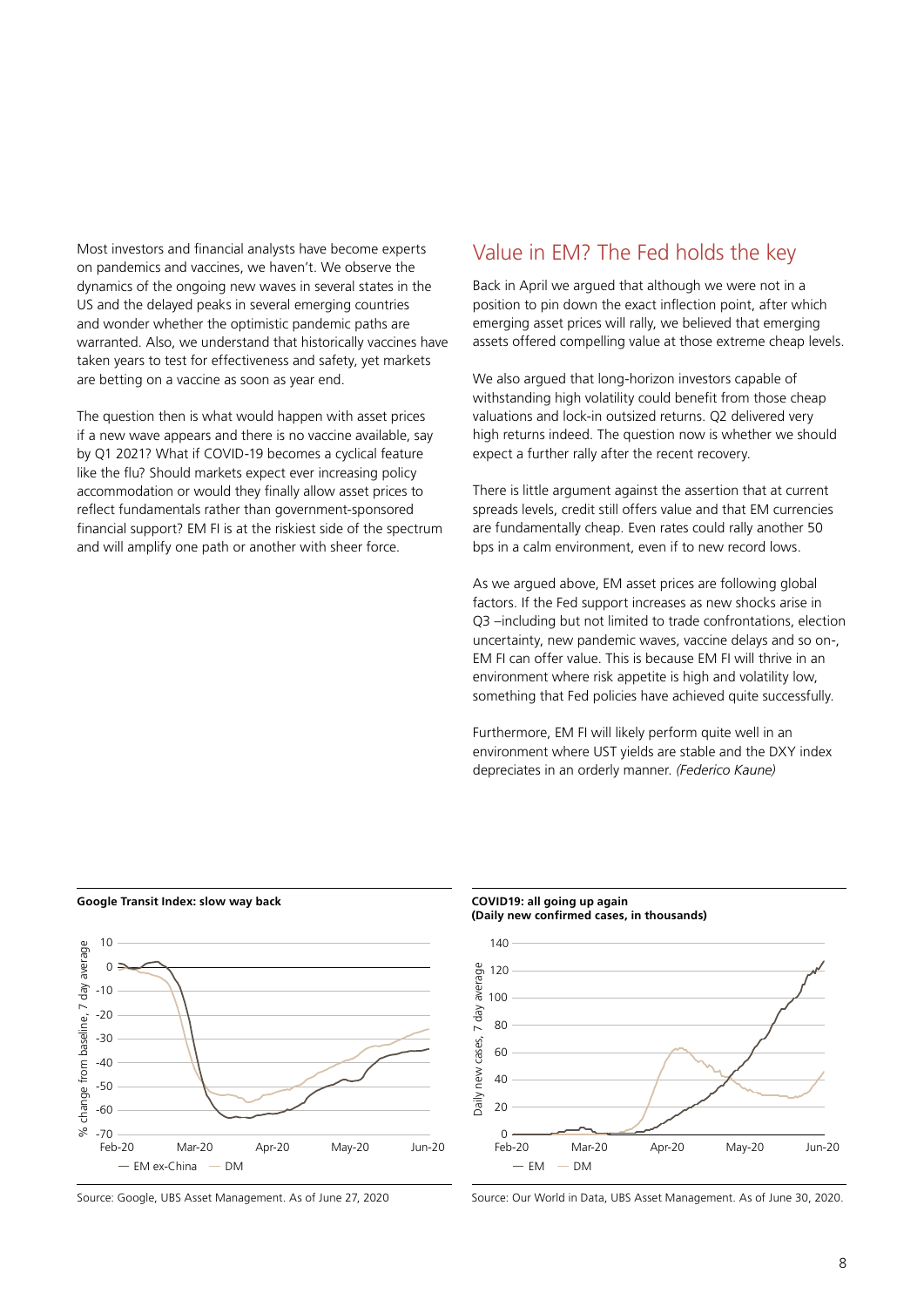## Sovereign debt: strong come back, more needed

Sovereign credit posted a 12.26% total return in Q2 2020 (measured as EMBIGD). Spreads tightened 152bps, generating a -12.27% spread return. US Treasury yields remained roughly unchanged in Q2.

IG spreads tightened 111 bps and high yield (HY) spreads an impressive 245 bps in Q2. As a result, EM IG (HY) sovereigns returned 9.06% (16.57%) in Q2 2020.

Most of the positive total return in sovereigns was generated in May, reflecting the massive monetary and fiscal stimulus implemented in developed countries. During Q2, all regions generated highly positive total returns. Africa posted the highest returns at 25.95%, followed by the Middle East, 13.49%. Latin America returned 10.62%, while Eastern Europe returned 9.65%. Asia returned 8.52%, reflecting the higher quality/lower risk of its members.

Vulnerable oil exporters in Africa and Latin America were the best performers in Q2, reflecting the recovery in oil prices and the strong global risk appetite that prevailed throughout the quarter. Angola returned 119.4% (After selling off 61.61% in Q1), Ecuador 40.11% even after requesting a delay in coupon payments on its bonded debt. Countries that are expected to default/restructure with low recovery values sold off, including Belize and Suriname.

Argentina extended deadlines for its proposed restructuring several times and at the time of writing it is still negotiating with creditors that are demanding more than what the authorities are willing to give in NPV terms. Lebanon is nowhere near starting negotiations on their defaulted debt, while Zambia is still seeking advice on how to proceed.

At around 470bps for the EMBIGD, sovereign spreads are historically cheap. Whether this value is realized in Q3, will largely depend on how global factors behave. We note that the rally in oil exporters' asset prices, that followed the oil price rebound in Q2 2020, is probably over.

However, fears of widespread sovereign defaults have been mostly dissipated due to higher oil prices, multilaterals financial support and the G20 debt relief initiative. *(Federico Kaune)*

**Sovereign debt: strong rebound** (Rebalanced to 100 as of June 30, 2020)





Source: JP Morgan monitor. As of June 30, 2020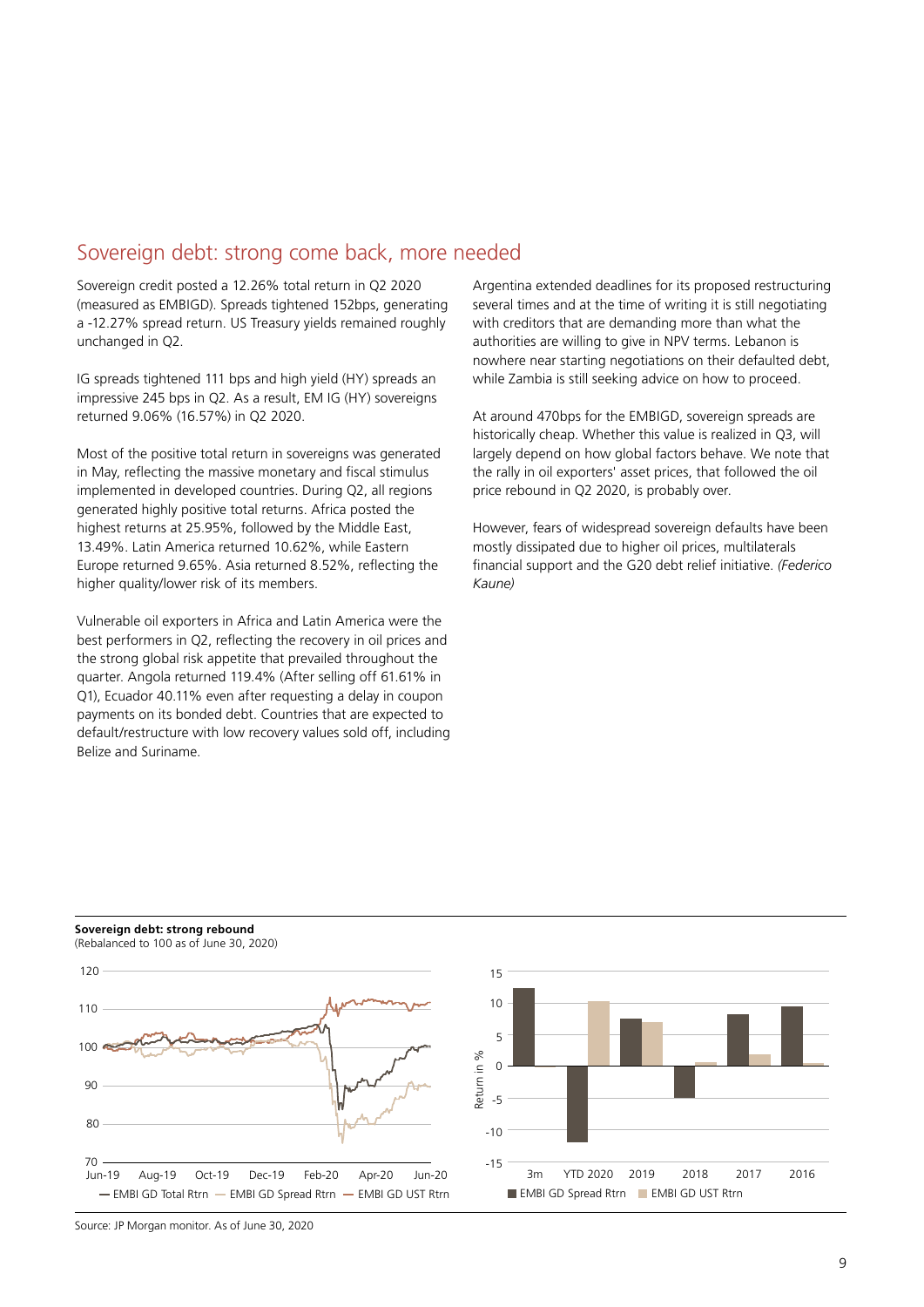# Corporate debt: Valuations reflect upside

EM corporate credit posted robust Q2 2020 returns of 11.47% (measured as CEMBID). Corporate credit spreads tightened 159bps contributing to the sharp selloff seen in Q1 2020. Total returns were driven by credit spreads contributing 11.45% to Q2 returns while Treasury contributes 0.02%.

In Q2 2020 corporate bonds in Ghana (123.65%), South Africa (33.75%), Argentina (32.91%), Ukraine (27.88%), and Jamaica (22.55%) provided the best returns given their high spread/ yield, while the largest underperformers were from low spread/yielding countries of Taiwan (2.43%), Poland (2.53%), South Korea (3.88%), Hong Kong (3.95%), and Singapore (4.95%).

The top preforming sectors were metals & mining (19.87%), pulp & paper (18.76%), and industrials (16.33%) while the largest underperforming sectors were transportation (-9.04%), diversified (7.26%), and financial (7.55%).

In Q2 2020 all regions provided positive returns. The best regions for total return were Africa and Latin America, while Asia lagged in both total return and spread return given the regions tighter spread and more defensive commodity importers. This closes out a quarter where all risk markets reflected a strong price recovery.

After the shocking spread widening in Q1 2020, EM corporate bonds bounced off the March lows to a strong recovery in Q2. While the world was facing new and increasing economic uncertainty, global governments stepped up with unprecedented monetary and fiscal policy response. After the US Federal Reserve took decisive action in March by cutting overnight lending rates by 150bps, this quarter they began executing liquidity facilities and commercial paper and bond buying programs. The FED's action coupled with global fiscal spending packages injected massive amounts of liquidity into global risk markets. This liquidity translated into large inflows into US IG and US HY, as asset allocators wanted to follow the Fed. While these flows were not directly into emerging market corporates, the cross over demand helped support the recovery in emerging market corporate valuations.

As developed economies emerged from the lock downs, and economic data continued to improve, asset values also improved. Despite a recovery in risk markets, many uncertainties remain.

**Financials**: Bank fundamentals are likely to remain under pressure. Monetary policies introduced globally will reduce margins and profitability. Loan growth is expected to be slow or become negative while asset quality deteriorates. Risks are partially mitigated by the fact that since the global financial crisis (2007) EM banks have strengthened their capital positions, reduced leverage and generally maintain high levels of liquidity. We prefer large high quality franchises that have solid capital and liquidity buffers and conservative underwriting standards. We prefer exposure to senior unsecured and subordinated tier 2 bonds over deeply subordinated AT1 bonds even if current valuations appear cheap.

**TMT (tech. & telecoms.)**: This is one of the more defensive sectors against the pandemic as consumption of mobile, internet and TV subscription services remain resilient during economic recessions. Moreover, demand for telecom services surged following the lockdowns, with increases in mobile and fixed broadband traffic. The long-term investment case for TMT remains largely intact, on the back of a supportive demographic outlook for EM as well as comparatively lower penetration rates relative to developed economies.

**Oil & gas**: Expectations are for a slow recovery through the rest of the year, with market consensus forecasting crude oil prices to bounce back from current levels of around \$40 a barrel. Despite some signs of a demand pickup, we are sceptical about the oil-market recovery. This is due to the end of OPEC+ production cuts in July, poor OPEC+ compliance by some members, the potential changes in fuel consumption patterns, particularly in transport, the possibility of further COVID19 outbreaks, and the overhang of large inventories. We prefer to stay nimble and capture opportunities as they are presented.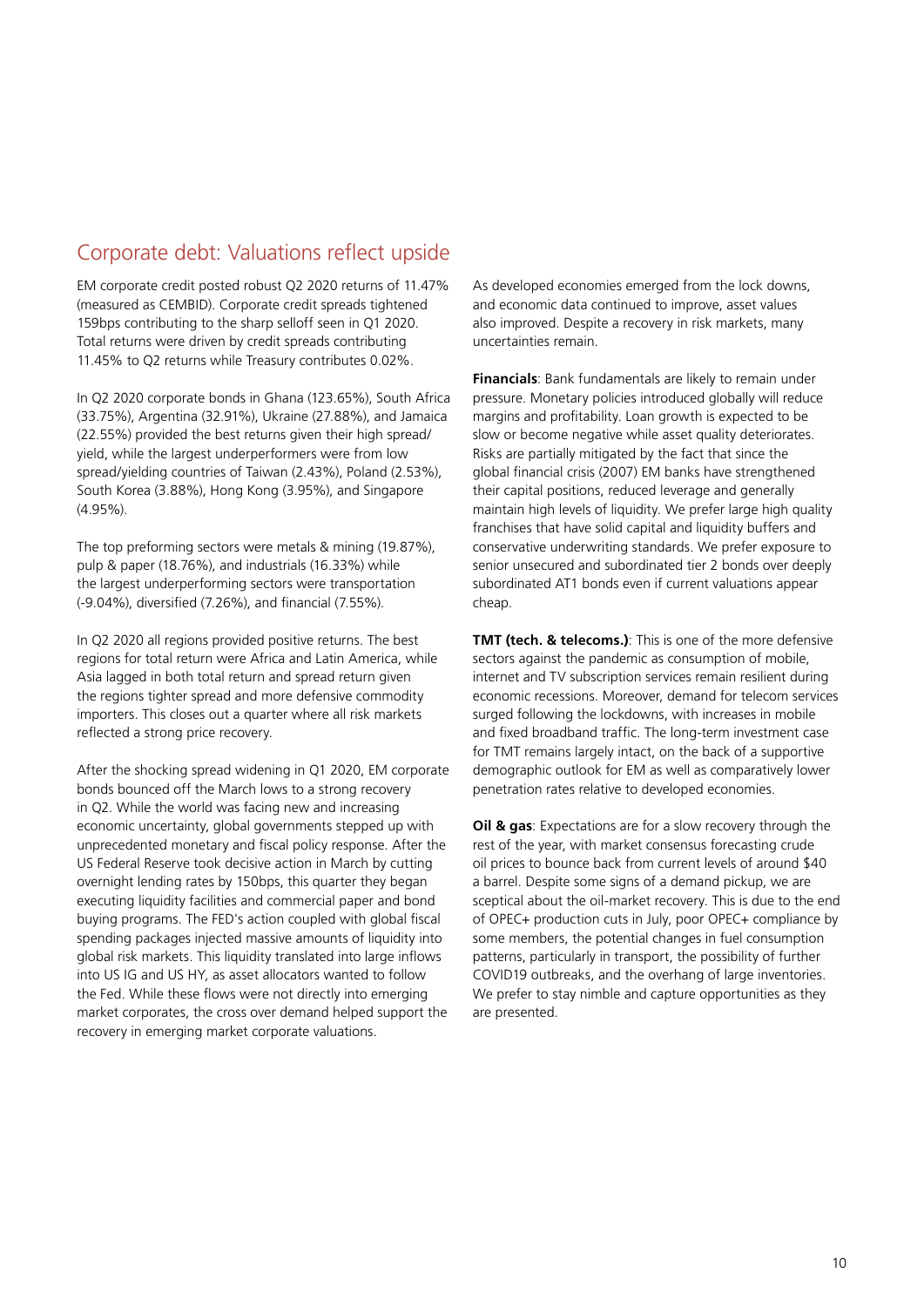**Consumer**: We prefer the most defensive segments that are considered first necessity such as packaged food, beverages and household product. We like exporters and companies with international operations in developed countries. On the other side, we expect that the consumer discretionary will continue to underperform from prolonged shelter-in-place, lockdowns and/or social distancing measures. This not only reduces store traffic, but also average ticket size and samesales store (SSS), pressuring profitability. Hence, we prefer to stay away from non-food retailers and travel & leisure.

**Metals & mining**: We have a mixed outlook as metal commodity markets remain subject to a combination of softer consumer demand and temporary supply disruption, partly due to government-imposed lockdowns. Iron ore has been supported by improved Chinese demand coupled with temporary disruptions. We prefer low-cost and larger producers of iron ore, gold, silver, and to a lesser extent copper. We prefer to avoid zinc and lead producers as the outlook for these base metals is more challenging due to large surpluses.

As we have been highlighting, EM issuers have successfully been executing liability management exercises over the past few years that have alleviated short term funding pressures.

As we highlighted in our last quarterly, due to the sharp decline in growth, demand, consumer confidence, and commodity prices we have seen an increase in distressed events (defaults/distressed exchanges), including a number of airlines filing for bankruptcy protection along with a hotel chain and retailers.

We expect additional credit events in EM corporate credits and take a cautious approach to credits with low to negative cash flow generation and tight liquidity buffers. The weakest corporations tend to be in the most exposed sectors including; transport, industrials, travel & leisure, oil & gas, & Telecoms. Performance in the upcoming months and quarters will rely on cautiously selecting corporates with strong credit fundamentals.

While we have seen a significant rally, current EM corporate valuations remain attractive. Coupled with the unprecedented and targeted global policy response, we should continue to see inflows to risky asset classes creating a compelling argument for long term investors to continue adding exposure to emerging market corporate credit. *(David Michael)*

#### **EM Corporate Spreads**

Measured in bps as of June 30, 2020



The z-spread – also known as the zero-volatility spread or the static spread – measures the spread over the benchmark zero coupon swap curve). Source: JP Morgan monitor, As of June 30, 2020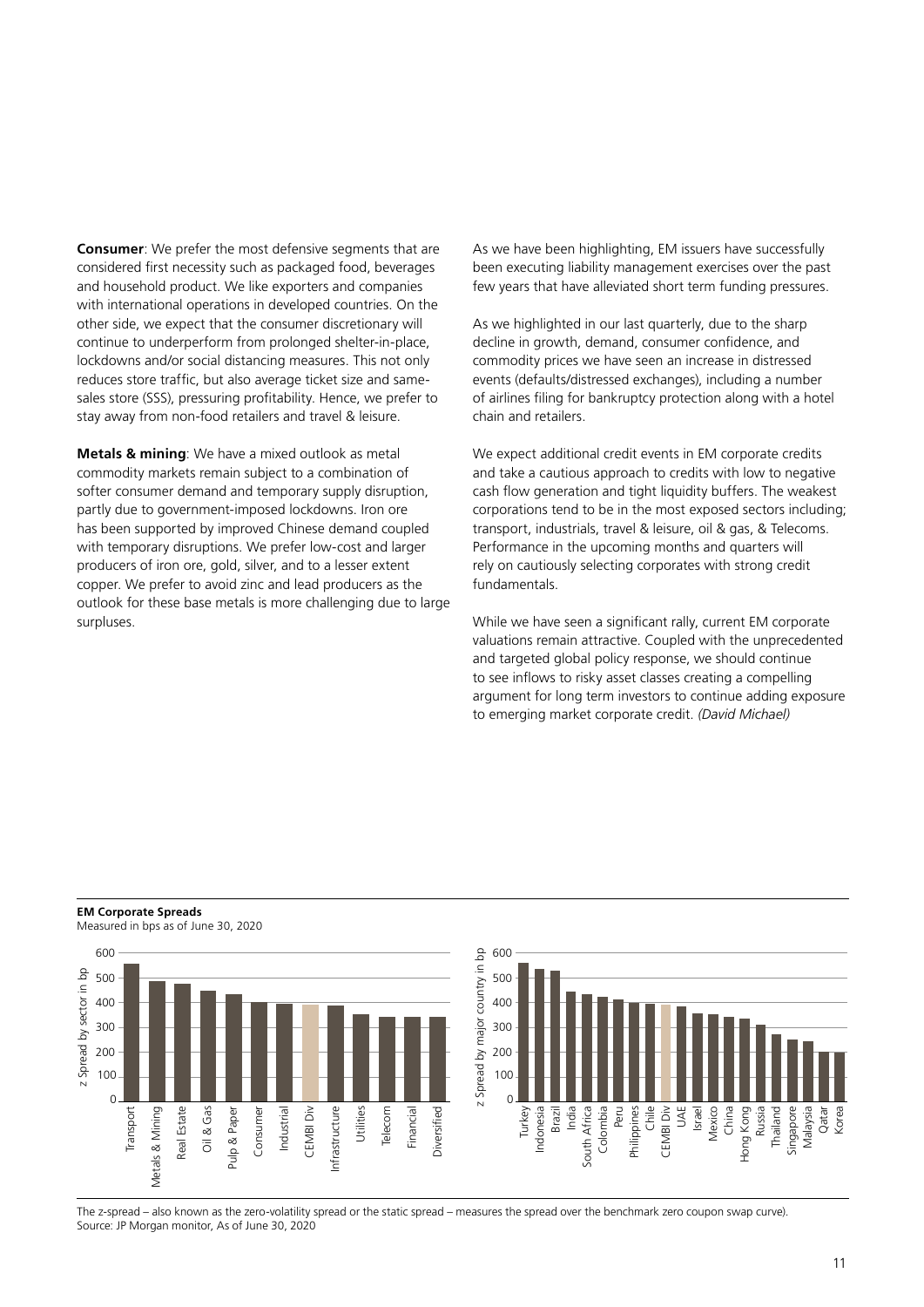# Local debt: Rates preferred now, currencies have room to rally later in the year

EM local debt (measured as GBIEMGD) showed a 9.82% total return in Q2 reducing the loss so far in 2020 to a still impressive -6.89%. Q2 performance was due to the recovery from a dismal Q1, both in currencies and local bonds. Local returns were driven by the ability of EM central banks to cut interest rates and implement elements of QE without destabilizing their currencies. Yields curves, however, remain steep reflecting fiscal shortfalls and uncertain path to recovery.

The outlook for Q3 is moderately positive, conditional on the continued opening up of economies and avoiding a large second-wave of COVID19 infections. Valuations are no longer distressed as at the end of Q1 and economic damage and uncertainties in the path of the pandemic are bound to create volatility in the markets.

While the room to cut rates is now limited, an environment of falling inflation and the steep yield curves continues to favor duration extension. Currencies are cheap by historical measures. However, they have lost yield support, and with low pass-through to inflation, few central banks worry about under-valuation. As a result, investor flows are currently focused on hard-currency assets. We think EM currencies have potential to perform in Q3, but a solid performance would only be consistent with clear evidence that the pandemic is under control.

In Latin America, we believe the Mexican central bank to have the most ammunition to cut rates. The Brazilian central bank is at the end of the cutting cycle, but the yield curve has significant risk premium given the low inflation outlook. The Chilean rates market have little additional room for a rally, while the Colombian yield curve is steep and the central bank will likely cut rates again.

In EMEA, Turkey has continued with heterodox macroeconomic policies leading to loss of reserves and high inflation. Turkish markets remain highly vulnerable to negative shocks. The outlook for South Africa's growth and fiscal balance remains bleak, but the country's large domestic asset base and improved political support for the government should allow assets to muddle through. Russian bonds and currency have performed well as oil prices recovered and the government maintained fiscal restraint. The risk has shifted to geopolitics once again. Central Europe has been relatively successful in handling COVID-19 and is likely to benefit from recovery in core Europe. Interest-rates however are historically low and there is limited value in the currencies.

## **Currency returns: more sensitive to economic and political shocks**  (rebalanced to 100 at the start of the period)

The graphs below show the total return of JP Morgan GBI-EM Global Diversified and its components, local debt return with FX hedged into USD and currency returns. Local debt return results from yield movements and coupons of the underlying bonds in local currency. Currency return results from exchange rate movements and carry





Source: JP Morgan monitor. As of June 30, 2020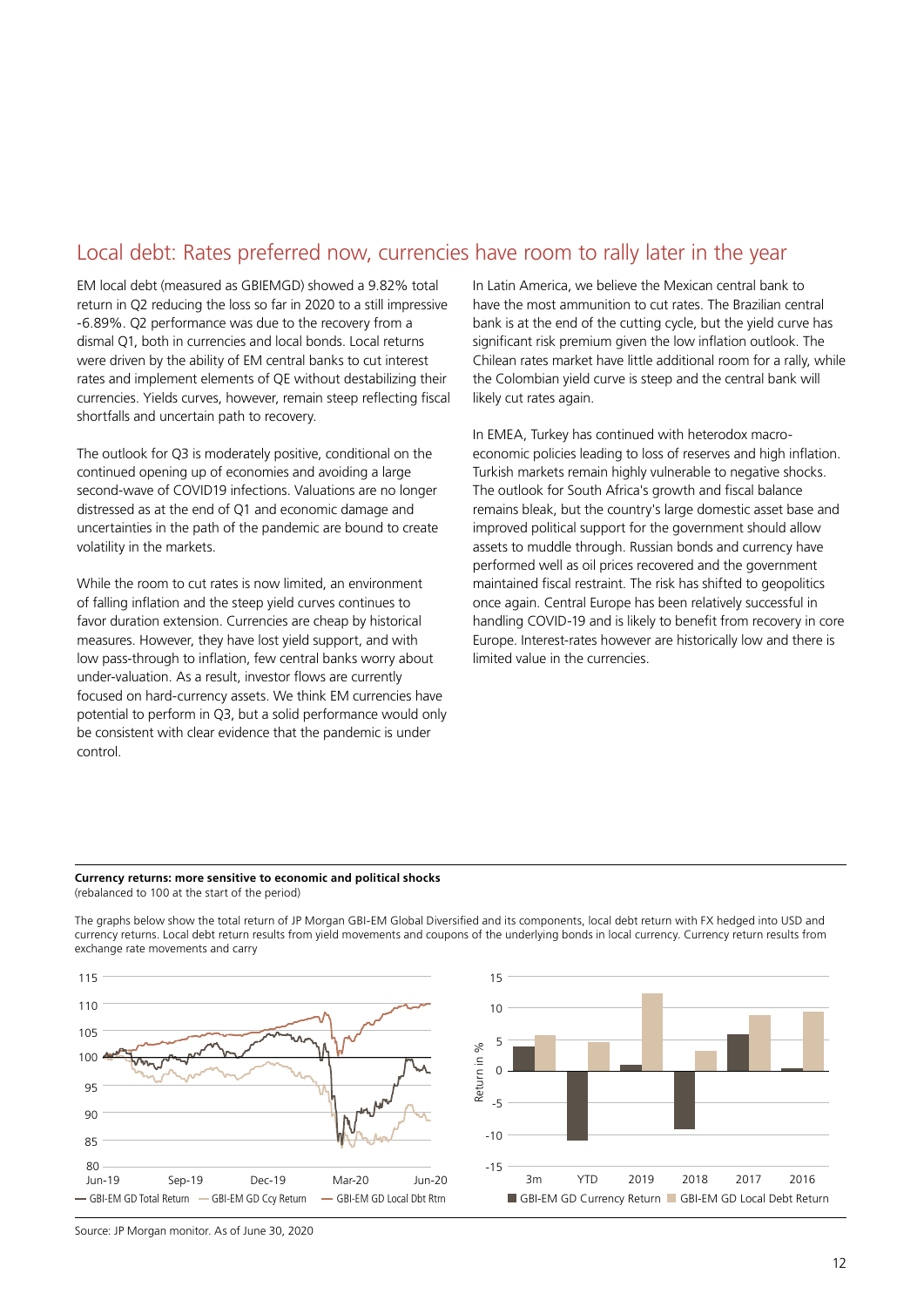Following a period of volatility earlier in the year, APAC currencies have recovered and the CNY has stabilized at around 7.0-7.1 range. Most APAC currencies have also rebounded showing limited losses for the year driven by better COVID-19 outcomes and the recovery in China. The Chinese central bank has been reluctant to ease aggressively, but stalling growth recovery and falling inflation is likely to bring lower rates. Central banks in Indonesia and Malaysia have room to cut rates. Yields are already very low, however, in Thailand and Korea.

The main risks to outlook stem from the uncertain nature of the global pandemic and the increase of political noise associated with the US November elections. *(Igor Arsenin)*